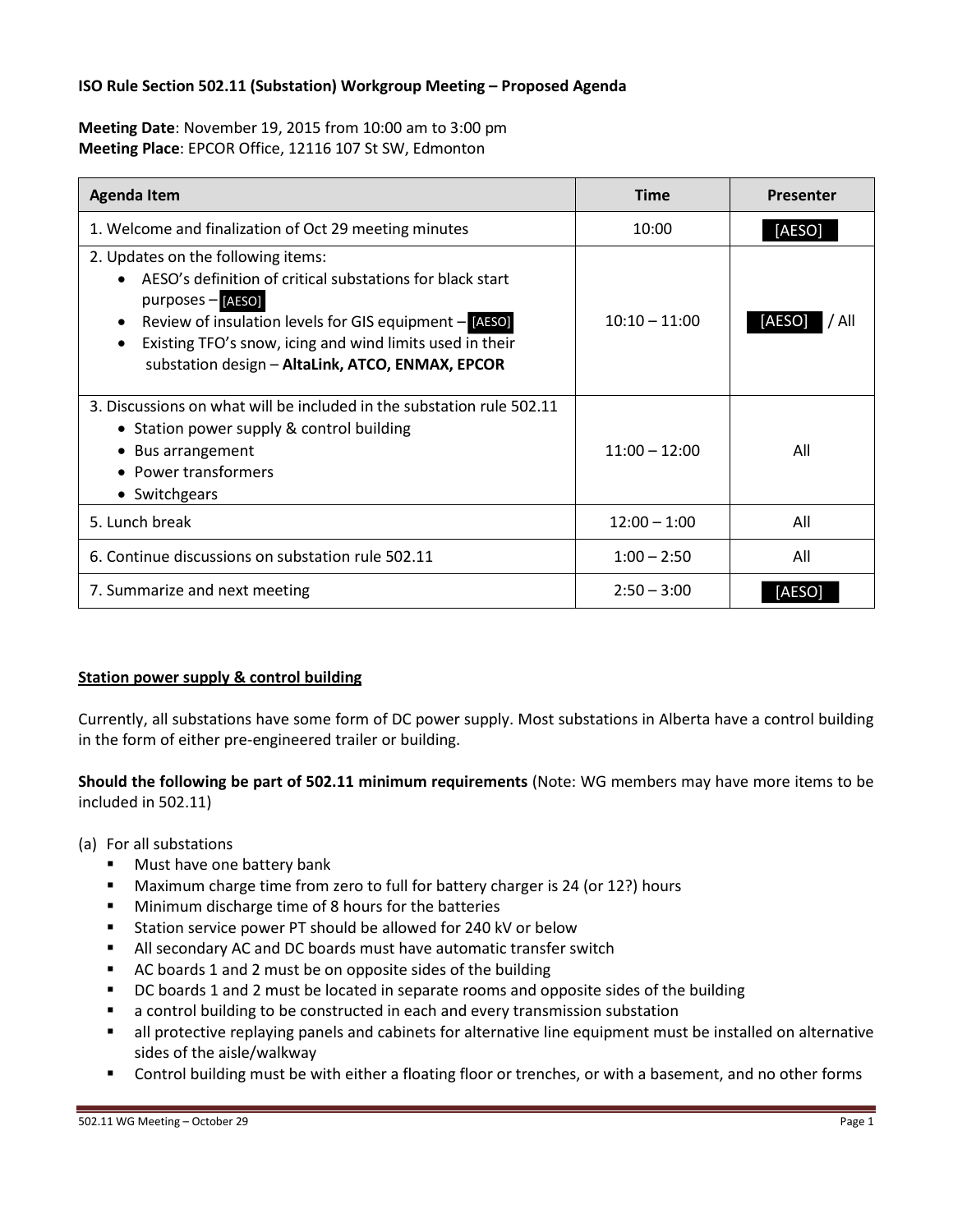- (b) For "Type 1" Substations
	- Must have dual station service power supplies, one of which being battery
	- **Minimum discharge time of 12 hours for the batteries or emergency generation**
	- The sizing of each station service should be 100% of the station load
	- sufficient space must be planned and designed for major substations for future expansion, in the first place

#### **Bus Layout**

Currently, all substations have some form of DC power supply. Most substations in Alberta have a control building in the form of either pre-engineered trailer or building.

**Should the following be part of 502.11 minimum requirements** (Note: WG members may have more items to be included in 502.11)

- (a) For all substations
	- Should we require a disconnect switch for every termination, regardless of line termination or transformer termination?
	- **Simple bus** 
		- Under what condition do we require a tie breaker?
	- Double breaker, breaker-and-half or breaker-and-third
		- Under what condition do we require 2 breakers, 1.5 breakers and 1.3 breakers?
		- Should breaker-and-half be disallowed in 138 kV connections?
	- Ring bus
		- Should we limit the number of terminations to six or less?
- (b) For GIS substation
	- Do we have any special requirements?
- (c) Bus construction and ampacity
	- Under what condition do we require rigid bus vs. flexible bus?
	- Ampacity determination should we determine the ampacity of bus and breakers based on "one breaker plus a bus out"
- (d) For "Type 1" Substations
	- We need to address the extendibility of a substation, where initially design as a simple bus, but will ultimately be a breaker-and-half or other layout. We need to require that the initial layout be such that it can be converted into other layout economically with minimal disruption.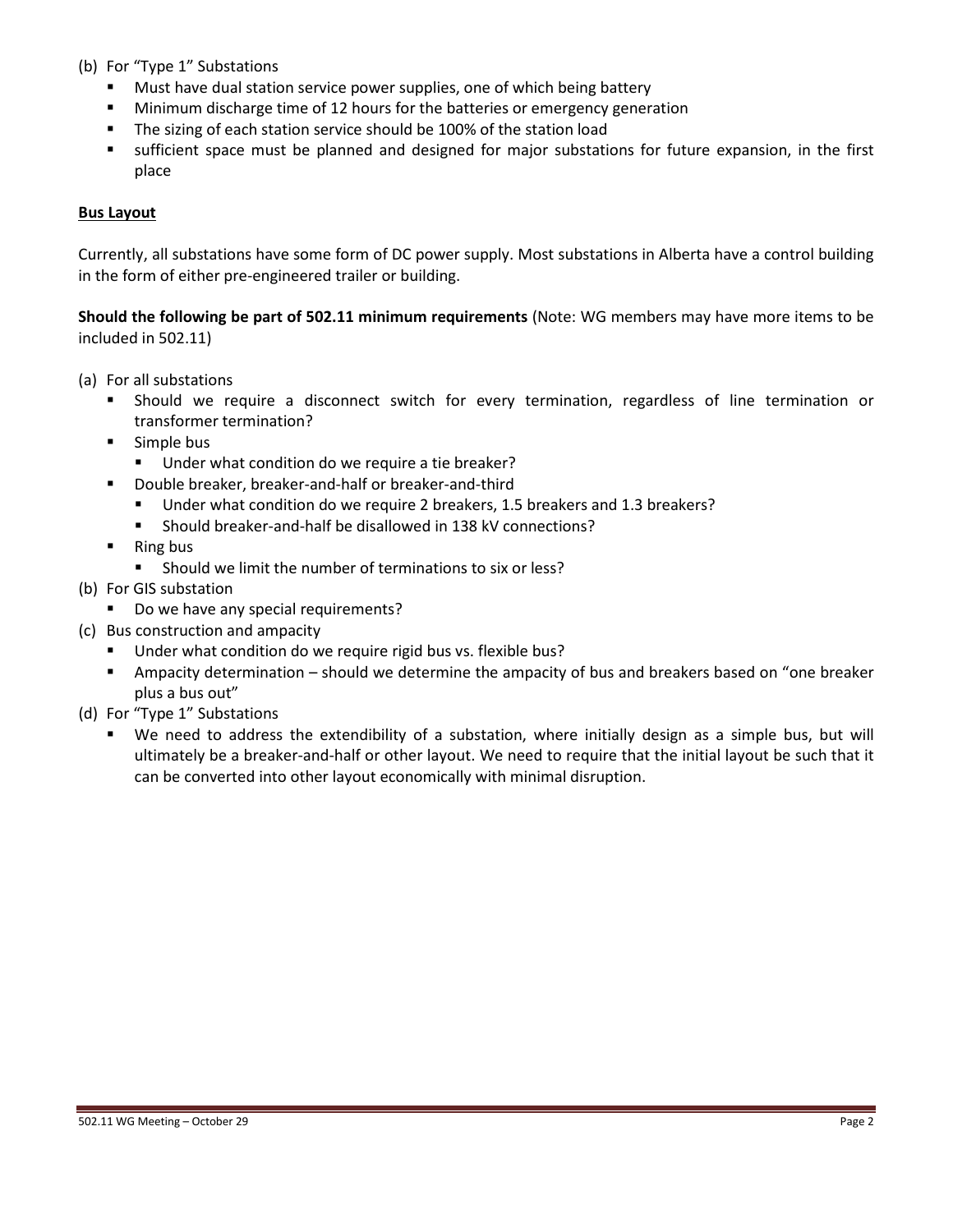Simple bus



Double bus







Two breaker, 1.5 breakers & 1.3 breakers buses







**Ring bus**